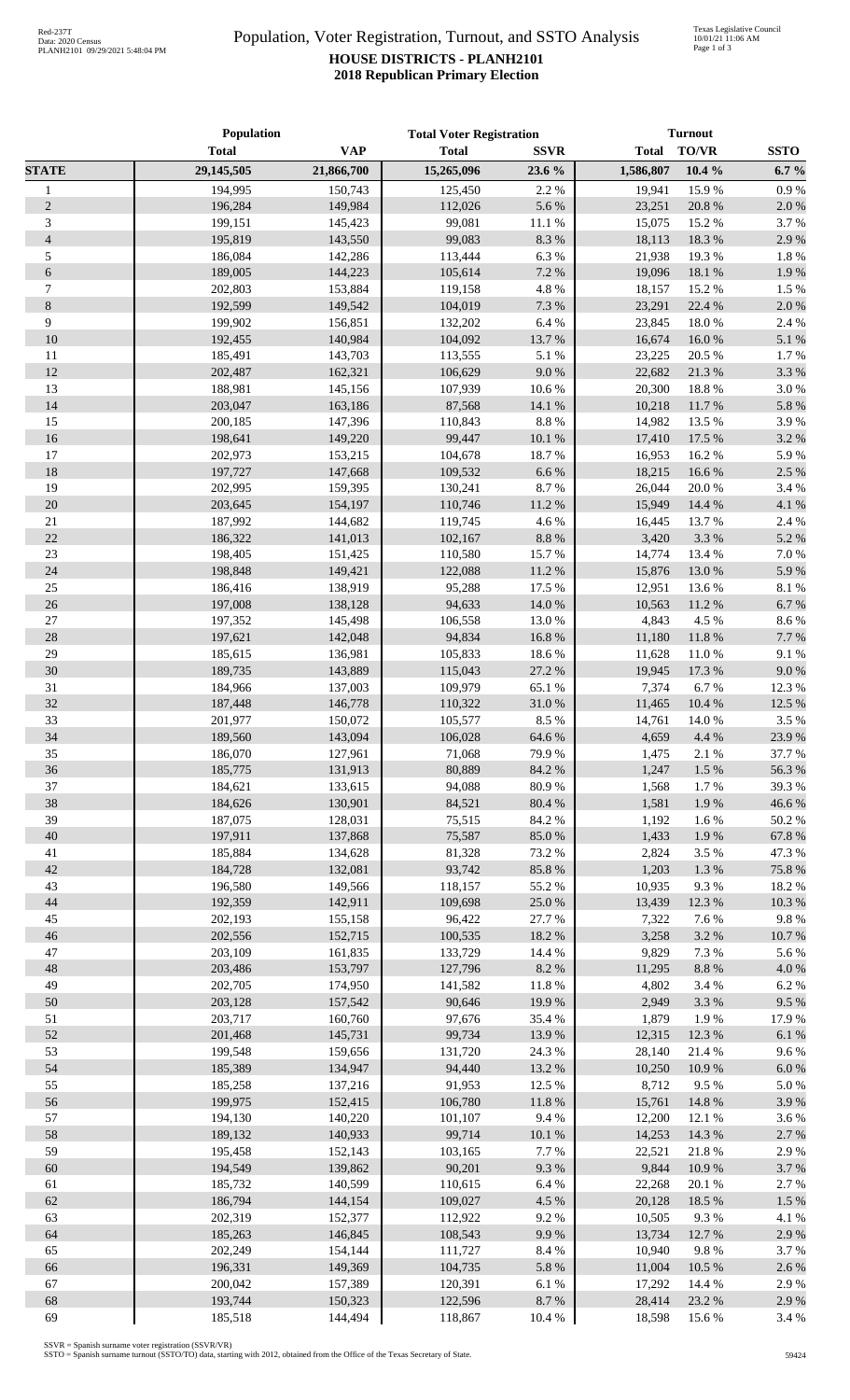## Population, Voter Registration, Turnout, and SSTO Analysis **HOUSE DISTRICTS - PLANH2101 2018 Republican Primary Election**

|              | Population         |                    | <b>Total Voter Registration</b> |                  | <b>Turnout</b>  |                  |                 |
|--------------|--------------------|--------------------|---------------------------------|------------------|-----------------|------------------|-----------------|
|              | <b>Total</b>       | <b>VAP</b>         | <b>Total</b>                    | <b>SSVR</b>      | <b>Total</b>    | <b>TO/VR</b>     | <b>SSTO</b>     |
| <b>STATE</b> | 29,145,505         | 21,866,700         | 15,265,096                      | 23.6 %           | 1,586,807       | $10.4 \%$        | $6.7 \%$        |
| 70           | 188,804            | 130,251            | 95,802                          | 6.7%             | 10,855          | 11.3 %           | 3.4 %           |
| 71           | 191,317            | 146,476            | 105,188                         | 14.8 %           | 14,347          | 13.6 %           | 5.4 %           |
| 72           | 186,421            | 143,348            | 102,362                         | 24.6 %           | 15,385          | 15.0%            | 6.9%            |
| 73           | 200,375            | 156,900            | 120,861                         | 13.5 %           | 22,942          | 19.0%            | 5.7%            |
| 74           | 200,697            | 148,484            | 104,315                         | 66.5 %           | 3,824           | 3.7%             | 21.7%           |
| 75           | 200,418            | 137,283            | 76,743                          | 79.6%            | 1,156           | 1.5 %            | 56.7%           |
| 76           | 201,357            | 150,301            | 99,278                          | 15.4 %           | 6,699           | 6.7%             | 8.1 %           |
| 77           | 203,921            | 158,812            | 114,362                         | 78.4 %           | 1,868           | 1.6%             | 57.8 %          |
| 78           | 203,786            | 153,882            | 114,434                         | 54.2 %           | 5,100           | 4.5 %            | 30.4 %          |
| 79           | 204,008            | 155,827            | 114,816                         | 71.3 %           | 3,549           | 3.1 %            | 49.8%           |
| 80           | 192,601            | 135,888            | 101,547                         | 73.4 %           | 5,110           | 5.0%             | 21.8 %          |
| $81\,$       | 184,670            | 133,588            | 84,798                          | 42.1 %           | 9,722           | 11.5 %           | 12.5 %          |
| 82           | 187,676            | 136,280            | 91,764                          | 27.9%            | 15,289          | 16.7%            | 9.6%            |
| 83           | 186,970            | 139,966            | 106,693                         | 23.6%            | 20,169          | 18.9%            | 8.2 %           |
| 84           | 186,523            | 145,008            | 99,897                          | 29.0%            | 10,270          | 10.3%            | 6.6%            |
| 85           | 202,964            | 154,177            | 124,414                         | 14.6 %           | 22,055          | 17.7 %           | 4.7%            |
| 86           | 185,308            | 138,631            | 106,905                         | 16.8%            | 22,708          | 21.2%            | 7.1 %           |
| 87           | 187,448            | 138,418            | 93,255                          | 22.0%            | 18,131          | 19.4 %           | $6.1~\%$        |
| $88\,$<br>89 | 186,059            | 135,454<br>138,420 | 105,081                         | 32.2 %           | 24,002          | 22.8 %           | $11.6\ \%$      |
| 90           | 190,581<br>201,099 | 144,701            | 104,480<br>80,157               | 8.7%<br>39.7%    | 12,960<br>3,650 | 12.4 %<br>4.6%   | 4.1 %<br>12.0 % |
| 91           | 187,551            | 141,549            |                                 |                  |                 | 10.7%            |                 |
| 92           | 192,096            | 146,866            | 102,375<br>76,678               | 13.0 %<br>16.4 % | 10,955<br>4,549 | 5.9%             | 5.1 %<br>6.2 %  |
| 93           | 188,296            | 132,214            | 90,405                          | 13.6 %           | 7,294           | 8.1 %            | $7.0\ \%$       |
| 94           | 185,566            | 144,505            | 115,460                         | 8.5 %            | 15,519          | 13.4 %           | 3.5 %           |
| 95           | 203,641            | 148,994            | 93,772                          | 13.1 %           | 3,246           | 3.5 %            | 6.3%            |
| 96           | 188,593            | 140,738            | 112,294                         | 9.6%             | 12,776          | 11.4 %           | 4.5 %           |
| 97           | 190,669            | 148,417            | 106,259                         | 10.2 %           | 13,221          | 12.4 %           | 3.8 %           |
| 98           | 184,798            | 141,006            | 121,487                         | 5.8%             | 18,681          | 15.4 %           | 3.5 %           |
| 99           | 201,695            | 151,589            | 102,973                         | 15.4 %           | 12,857          | 12.5 %           | 4.7%            |
| 100          | 185,436            | 150,653            | 101,707                         | 14.2 %           | 3,015           | 3.0%             | 5.7%            |
| 101          | 186,636            | 133,467            | 93,451                          | $16.0\ \%$       | 3,979           | 4.3 %            | 9.5%            |
| 102          | 187,686            | 141,854            | 85,115                          | 12.0%            | 5,952           | $7.0\ \%$        | 3.5%            |
| 103          | 189,432            | 147,409            | 78,610                          | 33.9%            | 2,896           | 3.7%             | 9.4%            |
| 104          | 186,630            | 135,171            | 78,904                          | 43.4 %           |                 | 1,284 1.6 %      | 21.4%           |
| 105          | 186,828            | 140,913            | 70,226                          | 23.6%            | 4,375           | 6.2%             | 7.3 %           |
| 106          | 191,093            | 136,666            | 89,338                          | $8.0\ \%$        | 10,904          | 12.2 %           | 3.8 %           |
| 107          | 186,185            | 140,174            | 83,914                          | 18.2%            | 6,613           | 7.9%             | 5.5 %           |
| 108          | 187,643            | 151,154            | 127,306                         | 4.6 %            | 16,763          | 13.2 %           | 2.2 %           |
| 109          | 188,181            | 136,550            | 102,210                         | 9.3%             | 2,466           | 2.4 %            | 7.3 %           |
| 110          | 185,481            | 126,827            | 68,504                          | 30.1 %           | 1,183           | 1.7%             | 12.9%           |
| 111          | 185,801            | 137,653            | 109,524                         | 12.7 %           | 3,914           | 3.6%             | 7.5 %           |
| 112          | 185,204            | 144,361            | 111,547                         | 8.4 %            | 14,333          | 12.8 %           | 3.8 %           |
| 113          | 185,073            | 137,196            | 92,061                          | 19.6%            | 7,067           | 7.7 %            | 7.0%            |
| 114          | 187,670            | 136,156            | 80,216                          | 31.6%            | 3,751           | 4.7%             | 11.3 %          |
| 115          | 186,289            | 146,507            | 94,509                          | 10.1 %           | 7,707           | 8.2%             | 3.9%            |
| 116          | 200,120            | 160,090            | 106,826                         | 48.2%            | 5,358           | $5.0\ \%$        | 23.8%           |
| 117          | 198,399            | 139,199            | 85,055                          | 56.3%            | 3,406           | 4.0%             | 25.2 %          |
| 118          | 199,826            | 148,024            | 104,214                         | 54.5 %           | 5,530           | 5.3 %            | 22.8 %          |
| 119          | 202,657            | 150,837            | 101,474                         | 50.9%            | 4,235           | 4.2 %            | 25.6%           |
| 120          | 203,115            | 149,887            | 100,464                         | 32.8%            | 4,080           | 4.1 %            | 16.7%           |
| 121          | 203,209            | 155,904            | 126,052                         | 21.2%            | 16,489          | 13.1 %           | 9.5%            |
| 122          | 201,984            | 149,711            | 113,175                         | 22.9%            | 13,863          | 12.2 %           | 10.9%           |
| 123          | 200,095            | 160,561            | 114,820                         | 48.6%            | 7,952           | 6.9%             | 19.4 %          |
| 124          | 197,852            | 146,224            | 92,247                          | $60.8~\%$        | 2,758           | 3.0%             | 37.7 %          |
| 125<br>126   | 202,067<br>194,060 | 151,951            | 117,160                         | 53.7%<br>12.5 %  | 6,013<br>14,554 | 5.1 %            | 28.6%           |
| 127          | 199,089            | 147,183            | 114,069<br>114,936              | 14.2 %           |                 | 12.8 %<br>12.2 % | 5.7%<br>5.4 %   |
| 128          |                    | 144,351            |                                 |                  | 14,002          |                  |                 |
| 129          | 201,183<br>198,661 | 148,227<br>154,787 | 99,661<br>114,524               | 20.6 %<br>14.7 % | 9,334<br>11,352 | 9.4%<br>9.9%     | 6.3%<br>6.8%    |
| 130          | 194,311            | 139,508            | 106,137                         | 12.1 %           | 11,331          | $10.7~\%$        | 4.9%            |
| 131          | 201,256            | 144,968            | 78,965                          | 26.4%            | 1,685           | 2.1 %            | 15.7%           |
| 132          | 195,943            | 141,733            | 88,887                          | 15.5 %           | 8,087           | 9.1 %            | 6.7%            |
| 133          | 196,966            | 155,045            | 106,508                         | 8.3 %            | 13,247          | 12.4 %           | 3.9%            |
| 134          | 202,847            | 168,828            | 127,746                         | $8.0\ \%$        | 13,196          | 10.3%            | 4.2 %           |
| 135          | 197,186            | 140,362            | 87,815                          | 25.5 %           | 4,178           | 4.8%             | 10.7%           |
| 136          | 203,904            | 153,117            | 105,673                         | 14.3 %           | 8,017           | 7.6 %            | $7.1~\%$        |
| 137          | 187,800            | 140,396            | 56,885                          | 21.6%            | 2,780           | 4.9%             | 8.3%            |
| 138          | 201,745            | 154,239            | 103,770                         | 19.4 %           | 11,469          | 11.1 %           | 6.2%            |